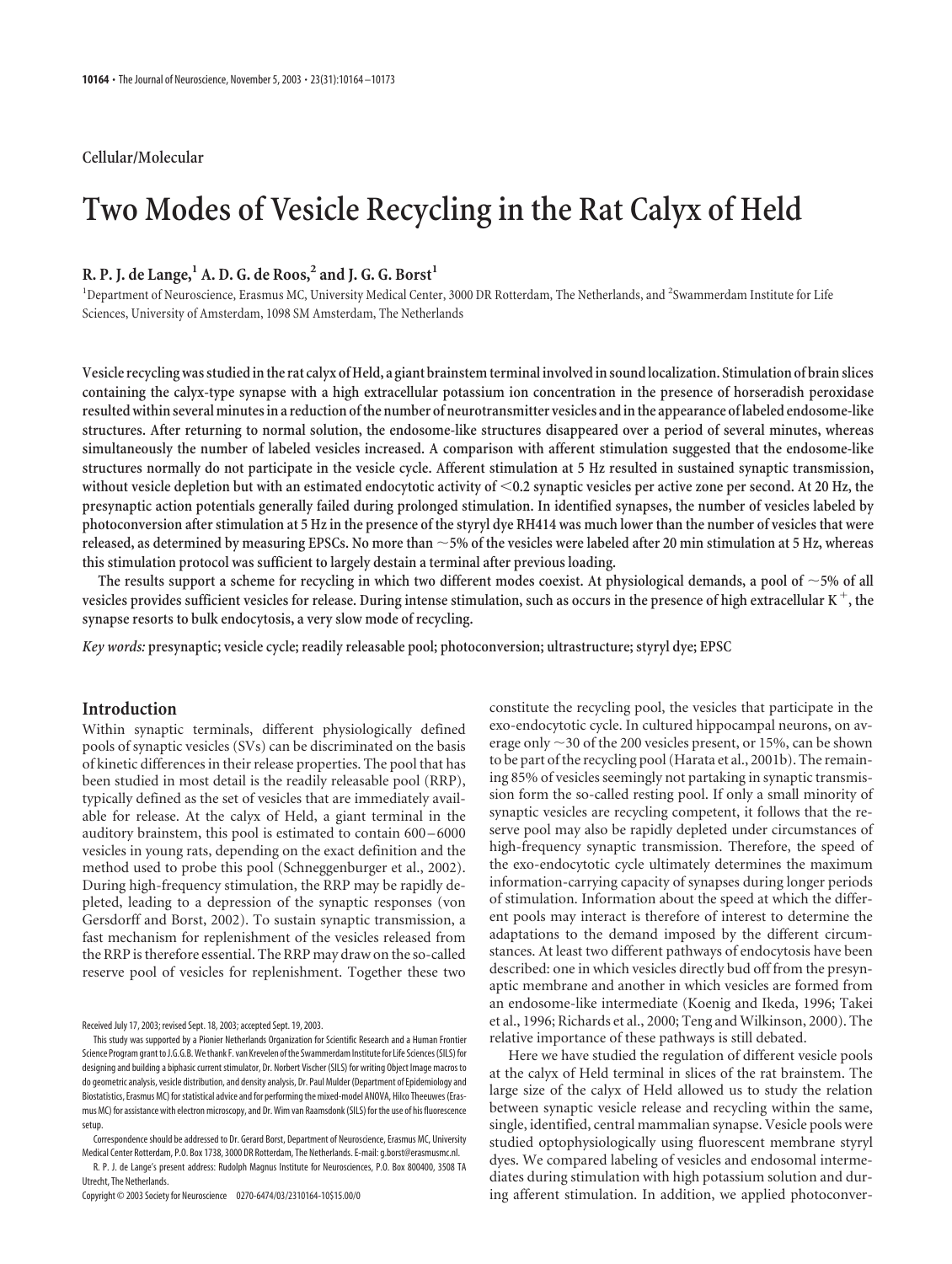sion of these fluorescent dyes to visualize the labeled vesicle pools with electron microscopy (EM), complementing data from experiments in which horseradish peroxidase (HRP) was used as a recycling marker.

## **Materials and Methods**

*Brain slices.* Six- to 10-d-old Wistar rats were decapitated without previous anesthesia, in accordance with national guidelines. Transverse brainstem slices (200  $\mu$ m) were cut with a vibratome in ice-cold saline containing (in mm): 125 NaCl, 2.5 KCl, 3 MgCl<sub>2</sub>, 0.1 CaCl<sub>2</sub>, 1.25 NaH<sub>2</sub>PO<sub>4</sub>, 0.4 ascorbic acid, 3 myo-inositol, 2 Na-pyruvate, 25 D-glucose, and 25 NaHCO<sub>3</sub> and maintained at pH 7.4 by bubbling with 5%  $CO<sub>2</sub>/95% O<sub>2</sub>$ . After cutting, slices were transferred to a Ringer's solution containing (in mm): 125 NaCl, 2.5 KCl, 1 MgSO<sub>4</sub>, 2 CaCl<sub>2</sub>, 1.25 NaH<sub>2</sub>PO<sub>4</sub>, 0.4 ascorbic acid, 3 myo-inositol, 2 Na-pyruvate, 25 D-glucose, and 25 NaHCO<sub>3</sub>, pH 7.4 with 5%  $CO_2/95\%$   $O_2$ , and incubated for 30 min at 37°C. Afterward, slices were kept at room temperature (22–25°C).

*Electrophysiology*. Postsynaptic pipettes  $(4-6 \text{ M}\Omega)$  were filled with a solution containing (in mm):  $125$  K-gluconate,  $20$  KCl,  $10$  Na<sub>2</sub>phosphocreatine, 4 MgATP, 0.3 Na<sub>2</sub>GTP, 0.5 EGTA, and 10 HEPES, pH 7.2 with KOH. When NMDA currents were studied,  $K^+$  in the intracellular pipette solution was replaced with equimolar  $Cs^+$ . Postsynaptic whole-cell currents were acquired using an AxoPatch 200B amplifier (Axon Instruments, Union City, CA). Postsynaptic series resistances (typically 10–14 M $\Omega$ ) were compensated to 90–95%. Potentials were corrected for a liquid junction potential of  $-11$  mV. EPSCs were filtered at 5 kHz and digitized at 20 kHz with a 16-bit analog-to-digital converter (Digidata 1320A, Axon Instruments).

Synapses in the medial nucleus of the trapezoid body (MNTB) were afferently stimulated by biphasic current injection with an extracellular bipolar current electrode (FHC, Bowdoinham, ME) placed at the midline. While recording with an extracellular pipette, synapses were preselected with a delay between presynaptic and postsynaptic signals of  $\leq$ 4 msec, without postsynaptic failures at a stimulation frequency of 0.5 Hz. Postsynaptic whole-cell recordings were not included for analysis when either the series resistance was  $>$ 15 M $\Omega$  or the membrane resistance was  $<$ 90 M $\Omega$ .

Quantal content was measured as the ratio between the amplitudes of evoked EPSCs and spontaneous EPSCs, which were assumed to be 40 pA, in agreement with earlier results (Borst and Sakmann, 1996) and with the measured amplitudes in a subset of the destaining experiments.

To test the effect of the NMDA receptor antagonist MK-801 (5  $\mu$ M) (Sigma, St. Louis, MO) on release probability, slices were preincubated for  $\sim$ 3 min in the presence of the drug in the absence of afferent stimulation. Ringer's solution was circulated continuously using a pump; total volume of the solution was 10 ml.

*Fluorescence microscopy.* Synaptic vesicles were labeled by inducing synaptic vesicle recycling by afferent stimulation (see above) or by depolarizing the terminals in HEPES-buffered (25 mM, pH 7.4) Ringer's solution in which 55 mm Na<sup>+</sup> was replaced by potassium ions ("high K<sup>+</sup> solution"), in the presence of the styryl dyes RH414 (100  $\mu$ M) or FM1-43 (10  $\mu$ M; both from Molecular Probes, Eugene, OR). For destaining experiments at 5 Hz, slices were labeled in high K<sup>+</sup> solution (2–3 min;  $n =$ 2) or by afferent stimulation (5 min at 5 Hz;  $n = 10$ ). For destaining experiments at 20 Hz, slices were labeled with high  $K^+$  solution (2–3) min;  $n = 5$ ). After labeling, slices were placed in Ringer's solution containing 0.5 mg/ml of the sulfobutyl ether  $\beta$ -cyclodextrin (Advasep; Cy-Dex, Overland Park, KS) for 20–60 min to reduce background staining (Kay et al., 1999). Control experiments showed no effect of Advasep on transmission. RH414 and FM1-43 were excited by a halogen lamp (excitation 480  $\pm$  20 nm; dichroic mirror 505 nm long pass; emission 510 nm long pass). Images were taken with a 12-bit cooled CCD camera (Sensi-Cam; PCO, Kelheim, Germany). For photoconversion experiments, slices were labeled for 1, 3, 15, or 30 min and repolarized in Advasep Ringer's for 30 min before fixation to estimate the size of the recycling pool (see Fig. 2) or were labeled for 3 min and then fixed after 0, 10, 20, or 30 min repolarization in Advasep Ringer's to estimate the rate at which SVs are formed from the large endosome-like structures (see Fig. 3).

*Identified cells*. Postsynaptic cells were identified for electron microscopy by filling them with 0.25% HRP via a patch pipette. To preserve the ultrastructure of the synapse as much as possible, postsynaptic whole-cell recordings lasted  $<$  5 min. They were made before the RH414 labeling procedure. During the labeling procedure, an extracellular patch pipette monitored the presynaptic and postsynaptic action potentials (APs) of the labeled synapse. During the labeling, 10 ml Ringer's containing 100  $\mu$ M RH414 was circulated using a roller-tube pump.

*Labeling with HRP as a fluid-phase endocytosis marker.* Brainstem slices were preincubated in HEPES-buffered Ringer's solution containing 10 mg/ml HRP for 5 min, to allow for diffusion of HRP into the synaptic clefts, and subsequently depolarized in the presence of 10 mg/ml HRP in high  $K^+$  solution. After labeling, slices were fixed directly in 2.5% glutaraldehyde and 1.6% paraformaldehyde in 0.1 M phosphate buffer (PB) for 30–60 min at room temperature, or returned to HEPES-buffered Ringer's solution for 15, 30, or 60 min before fixation.

*Electron microscopy.* Photoconversion of styryl dyes was performed largely as described in Richards et al. (2000). After labeling of terminals with fluorescent dyes, slices were fixed in 2.5% glutaraldehyde and 1.6% paraformaldehyde in 0.1 M PB for 30–60 min at room temperature. The slices were then washed two times for 10 min each in 0.1 M PB containing 0.1 M glycine (Harata et al., 2001a) and an additional 10 min in 0.1 M PB. After preincubution for 15 min in an ice-cold 0.1 M PB solution that contained diaminobenzidine (DAB) (1.5 mg/ml), which was bubbled with oxygen, slices were photoconverted under an Olympus IX-70 inverted microscope in the same solution. The fluorescent terminals were illuminated for 20–25 min with a mercury lamp through an Olympus  $40\times$  (0.35 numerical aperture) objective, with blue light (480 nm), while saturating the solution with oxygen, supplied by a continuous flow over the slice, until at least 5 min after all fluorescence had faded and DAB precipitation was clearly visible. A clear DAB precipitate appeared in the HRP-patched identified cells during the photoconversion, without the need to add  $H_2O_2$  to the DAB solution.

After labeling of terminals with HRP, the slices were fixed in 2.5% glutaraldehyde and 1.6% paraformaldehyde in PB for 30–60 min at room temperature, washed two times for 10 min each in 0.1 M PB containing 0.1 M glycine and an additional 10 min in 0.1 M PB. They were then transferred to a 3 mg/ml DAB solution in 0.1 M PB for 20 min, after which  $H_2O_2$  was added to a final concentration of 0.01% for 30 min.

After the DAB steps in both the styryl dye and HRP-labeling procedures, the slices were washed at least two times for 10 min each in 0.1 M PB and then either postfixed overnight at 4°C in the same fixative and washed three times for 10 min each in 0.1 M PB the next day or stored overnight in 0.1 M PB at 4°C.

Tissue blocks in regions of interest sized  $1 \times 1$  mm were cut from the slices and postfixed in 1% osmium tetroxide in distilled  $H_2O$  and stained en bloc in 1% uranyl acetate in H<sub>2</sub>O. Blocks were then dehydrated and flat embedded in Epon. Semithick  $(2 \mu m)$  sections were cut and stained with 1% methylene blue to determine the region of interest, from which ultrathin (50–80 nm) sections were cut and collected on Formvarcoated grids. Ultrathin sections were counterstained with uranyl acetate or lead citrate, or both, and examined and photographed with a Philips EM 201 or a Philips CM100 electron microscope. On the EM 201, electron micrographs were made on 35 mm negative film (Kodak 5312) and were digitized by scanning the film at 1600 dpi. The CM 100 microscope was fitted with a CCD camera (Megaview II; Soft Imaging System, Muenster, Germany). The multiple image alignment function of the scan analysis software was used to capture large areas of calyx terminals.

*EM image analysis.* EM images were analyzed using Object–Image (Vischer et al., 1994), which can be downloaded from http://simon.bio. uva.nl/www/object-image.html. Example object files and macros for synaptic vesicle distribution and synaptic vesicle density analysis may be obtained from the authors. The ultrastructure of the terminals after labeling with HRP or styryl dyes was generally not as good as after perfusion fixation. Typically, three to five calyceal synapses were found in the ultrathin section with acceptable morphology (see Fig. 1); however, although vesicles were clustered in regular patches along the plasma membrane facing the synaptic cleft, almost invariably postsynaptic densities and active zones were hard to identify. Therefore, the relative distribu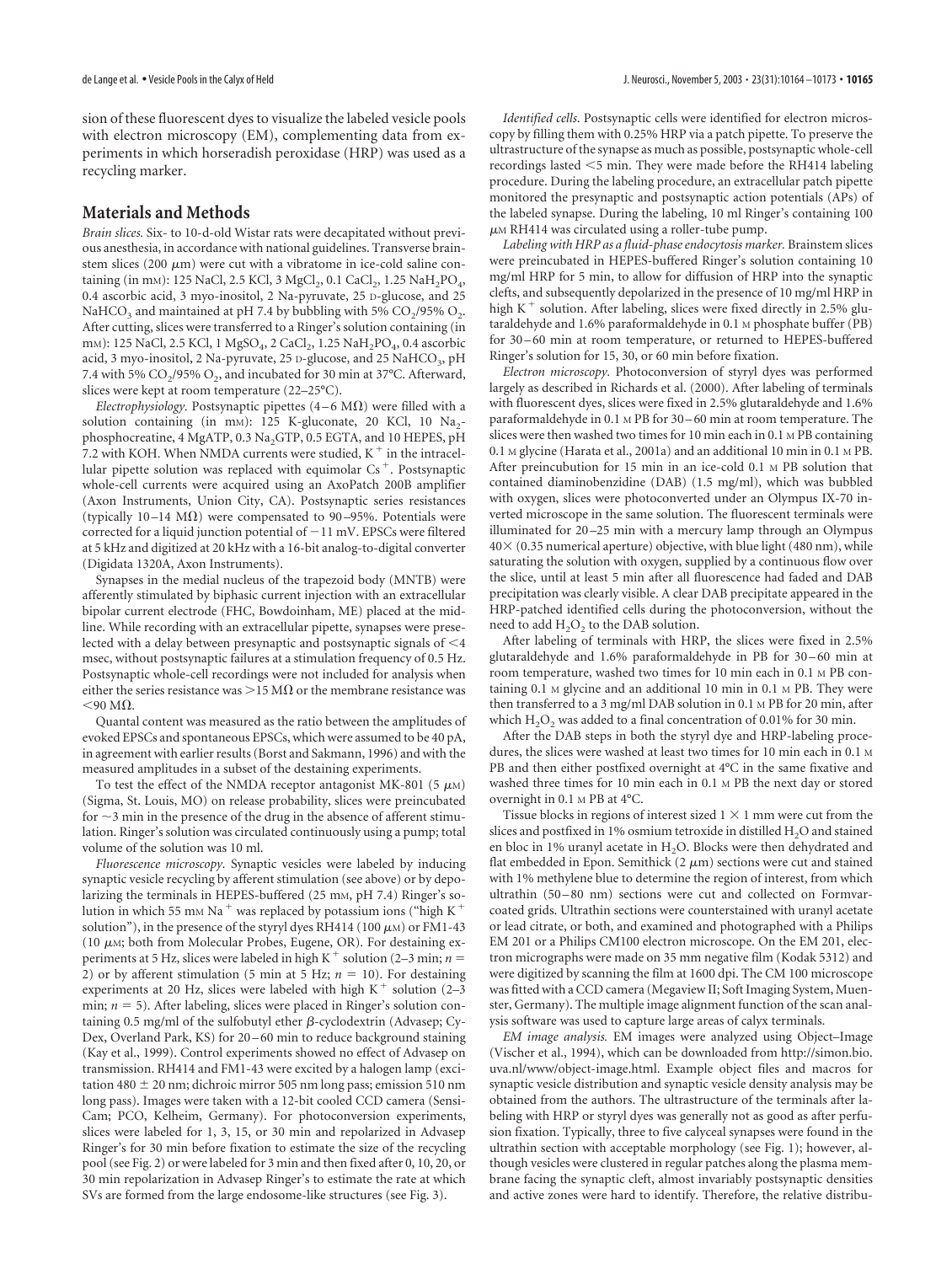tion of vesicles was given as the shortest distance to the plasma membrane facing the synaptic cleft in the electron micrographs. Vesicles were assessed to be labeled or not by visual inspection. This method was verified for a limited number of terminals by SV density analysis: the mean gray value of all pixels in a 15 nm radius from the center of the lumen of the vesicles was measured for designated labeled and unlabelled SVs and plotted as a histogram (see Fig. 1*C*). A 10% correction was made for shrinkage of tissue section thickness (to 85 nm) when estimating the total number of vesicles.

*Fluorescent image analysis.* Fluorescent images were analyzed using custom macros written in Igor Pro 4 (WaveMetrics, Lake Oswego, OR). The average fluorescence in a region of interest containing the terminal was measured after subtraction of average fluorescence of a background region. The decrease of fluorescence in the background region over time was used to correct for dye bleaching.

*Statistics*. Results are given as mean  $\pm$  SEM. Because not all cross sections of terminals analyzed were the same size, and it is unclear to what extent osmotic swelling had affected the cytoplasmic area of the terminal in our cross sections, results are generally given as the number of synaptic vesicles relative to the length of the membrane facing the synaptic cleft.

One-way ANOVA was followed by a Newman–Keuls test to test for pairwise treatment differences.

To compare whether the mean distance from the membrane differed between unlabeled and photoconverted vesicles, a mixed-model ANOVA on the log-transformed data was performed. After log transformation, the distribution of distances became Gaussian shaped. In the model, the dependence of the vesicle distances on labeling (positive or negative), duration of the recovery period, and method to evoke release were tested.

Differences in labeling efficiency between vesicle clusters were tested with the  $\chi^2$  test. Probabilities for significance were corrected for multiple testing according to Bonferroni.

The Pearson correlation coefficient (*r*) was used to test whether there was a significant linear relationship between two variables (see Figs. 5, 6).

### **Results**

## **Total number of vesicles**

For a rough estimate of the total number of vesicles in the calyx of Held, the number of SVs was counted in cross sections from 50 terminals. This number was multiplied by the estimated total volume of the calyx (4.8 pl) (Sätzler et al., 2002) divided by the cross-sectional volume (area  $\times$  section thickness, 85 nm), yielding  $188,000 \pm 8000$  (SEM) SVs.

### $High K<sup>+</sup> stimulation$

## *Size of the recycling pool*

To estimate the size of the recycling pool, terminals were stimulated with high  $K^+$  solution in the presence of the fluorescent styryl membrane dyes RH414 or FM1-43. After fixation, the fluorescence was photoconverted to a permanent signal (Henkel et al., 1996), and the numbers of labeled and unlabelled SVs were counted on cross sections of the terminals at the EM level (Fig. 1*A*,*B*). A separation of labeled and unlabeled vesicles emerged, on the basis of their lumenal density (Fig. 1*C*). From the overlap in the peaks we estimate that 6% of the SVs in our experiments are misclassified, a value comparable with that in earlier experiments (Harata et al., 2001a; Schikorski and Stevens, 2001). Photoconverted and clear vesicles appeared to be randomly interspersed (Fig. 1*D*).

To get an estimate of the maximal possible labeling, we incubated slices for different time periods with high  $K^+$  solution in the presence of the styryl dyes FM1-43 and RH414 or the fluid phase marker HRP, followed by a rest period in control Ringer's of at least 30 min. Although labeling was variable between experiments, labeling efficiencies for RH414 and FM1-43 were similar within the same experiment ( $n = 2$ ;  $t$  test;  $p > 0.05$ ). Because HRP







**Figure 1.** Visualizing vesicle pools in the calyx of Held terminal. *A*, Example of the ultrastructure of part of a calyx of Held and associated principal cell in the MNTB after photoconversion after a 3 min labeling in high K  $^+$  solution in the presence of FM1-43. SP, Spine-like protrusion (found in all terminals studied, often surrounded by clusters of synaptic vesicles). Scale bar, 1 m. *B*, Detail of structure in *A* showing labeled vesicles containing the black photoconversion precipitate and unlabeled clear vesicles.*C*, Histogram of densities [mean gray value of pixels in a 15 nm radius from the center of the lumen of the vesicles, plotted in arbitrary units (A.U.)] of vesicles that were labeled as positive (thick line) or negative (thin line), showing difference between photoconverted and control vesicles. *D*, Cumulative histogram of distances of photoconverted (thick line) and control vesicles (thin line) from the plasma membrane facing the synaptic cleft. *A–D* are from the same experiment.

also appeared to have similar labeling efficiency as both styryl dyes, the data for HRP, FM1-43, and RH414 were pooled. An increasing number of vesicles were labeled with increasing high  $K^+$  stimulation duration (Fig. 2). Maximal labeling was achieved after 15 min stimulation (7.5  $\pm$  1.5 SV/ $\mu$ m or 40  $\pm$  6%); no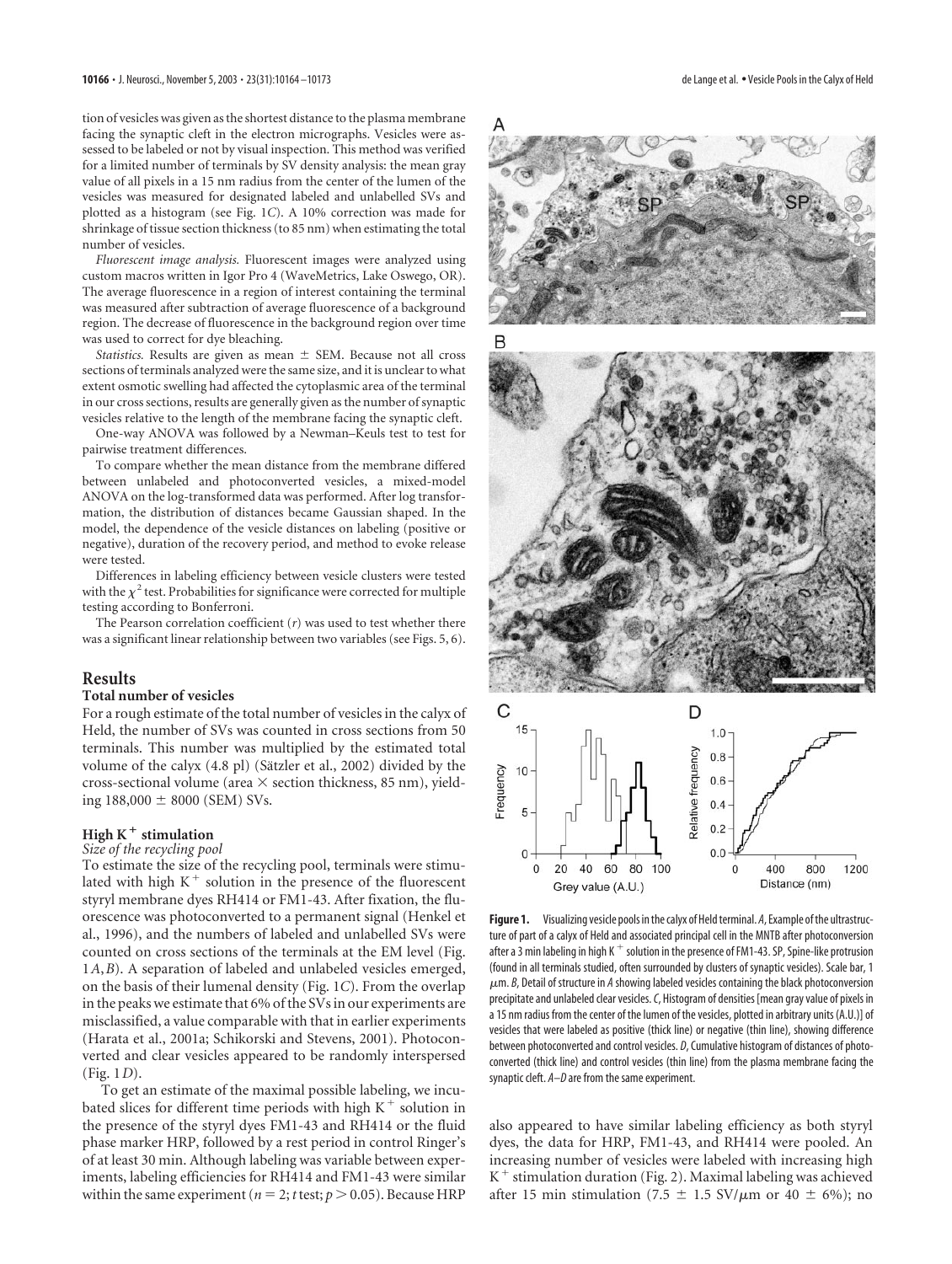

**Figure 2.** Maximal labeling of terminals. Relation between labeling duration using high K stimulation and the number of labeled vesicles per micrometer plasma membrane facing the synaptic cleft (left ordinate) or the percentage of vesicles labeled (right ordinate). Slices were fixed (and photoconverted) after a 30 min rest period in Ringer's solution with Advasep after 1 min (*n* = 4 animals, 14 terminals), 3 min (*n* = 6 animals, 19 terminals), 15 min (*n* = 4 animals, 14 terminals), or 30 min ( $n=2$  animals, 7 terminals) in high K<sup>+</sup> stimulation in the presence of FM1-43, RH414, or HRP.

further increase was obtained when slices were incubated for 30 min in high  $K^+$  solution.

Vesicles are clustered near active zones within the calyx of Held (Sätzler et al., 2002). It has been shown that release probability of vesicles within the calyx is heterogeneous (Wu and Borst, 1999; Sakaba and Neher, 2001), although the contribution of a heterogeneity of release probability between active zones to the overall heterogeneity is not yet known. We therefore tested in 18 terminals, each containing between 3 and 11 visually identified clusters of between 20 and 130 vesicles, whether the percentage of photoconverted vesicles differed between the clusters of the same terminal. These terminals had been stimulated by 1, 3, 15, or 30 min high  $K^+$  solution in the presence of FM1-43, with overall labeling efficiencies ranging between 3 and 36%. The differences between the clusters were not significantly different ( $\chi^2$  test; *p* > 0.05 after Bonferroni correction), suggesting that the different release sites behaved similarly during stimulation with high  $K^+$ solution.

#### *Large endosomal-like structures*

After stimulation with high  $K^+$  solution in the presence of styryl dyes, we observed an increase in large endosomal-like structures; however, these structures generally did not contain any photoconverted label. To investigate whether these structures were endocytotic, we repeated these experiments using HRP as an endocytotic marker. When slices were fixed directly after stimulating for 3 min with high  $K^+$  solution in the presence of HRP, the calyx of Held contained numerous HRP-labeled endosome-like structures (Fig. 3*A*). To a large extent, these structures appear as round vacuole-like structures, similar to some of the HRP-labeled cisternas described originally by Heuser and Reese (1973). More rarely we observed flattened cisterna-like structures (Fig. 3*B*), similar to the structures that were observed in the frog neuromuscular junction when labeling with FM1-43 (Richards et al., 2000). It is possible that the difference between the two structures is caused by an osmotic effect induced by the high  $K^+$  labeling or by

the fixatives, although this possibility was not investigated further. On the basis of three-dimensional reconstructions of these endosomal-like structures from three to nine consecutive EM sections in a dozen terminals, we found no evidence that these structures were connected to each other or to the plasma membrane (data not shown). After return to control solution, the large structures disappeared (Fig. 3*C*, left panel), while, at the same time, the number of labeled vesicles increased significantly (Fig. 3*C*, middle panel) ( $p < 0.005$ ). The disappearance of the large structures and increase in the number of labeled vesicles were slow processes, with half-times of  $\sim$  10 min.

On average, vesicles in the recycling pool may be closer to the membrane compared with the vesicles that do not contribute to release (Schikorski and Stevens, 2001). We tested whether the mean distance of a vesicle to the plasma membrane facing the synaptic cleft differed between vesicles that were photoconverted and vesicles that had a clear lumen for terminals that had been stimulated for 3 min with high  $K^+$  solution in the presence of RH414. In the terminals that were fixed directly, the distance of positive vesicles to the plasma membrane was on average  ${\sim}20\%$ larger than that of negative vesicles ( $p < 0.01$ ; confidence interval 6–40%), whereas this distance did not differ significantly in slices that had rested for at least 10 min (Fig. 1*D*). We conclude that labeled vesicles were not preferentially oriented near the membrane facing the postsynaptic cell.

#### *Vesicle depletion*

In slices that were fixed immediately after 3 min stimulation in high  $K^+$  solution in the presence of HRP or RH414, the vesicle density in the calyx of Held was significantly lower (7.3  $\pm$  0.5 vesicles per micrometers of plasma membrane facing the principal cell;  $n = 5$  animals, 15 terminals;  $p < 0.05$ ) (Fig. 3*C*, right panel) than in terminals of slices that had recovered for at least 15 min (17.3  $\pm$  1.6; *n* = 9 animals, 38 terminals) or in terminals of slices that had not been stimulated (16.9  $\pm$  1.6; *n* = 3 slices, 8 terminals). Similar results were obtained if the vesicle density was quantified as the number of vesicles per terminal area.

#### **Afferent stimulation**

*Stability of synaptic transmission during stimulation at 5 Hz* We conclude that a 3 min stimulation with high  $K^+$  solution led to major changes in the terminal. Immediately after the stimulus, the number of vesicles was significantly lower, and a large number of endosome-like structures appeared, which over a period of many minutes disappeared, while at the same time vesicles reappeared. The slow time course of both the disappearance of the endosome–like structures and the appearance of new vesicles raises the question: what is the functional relevance of this vesicle recycling pathway? To answer this question, we first investigated how well the terminal can sustain its output during prolonged firing at different presynaptic action potential frequencies. After a few stimuli at a frequency of 5 Hz, the amplitudes reached a new average level, in agreement with earlier results (for review, see von Gersdorff and Borst, 2002). At this frequency, depression is presynaptic. Previously, the depression had only been studied for brief trains. To test whether under these conditions there is a slower component to the depression during stimulation at 5 Hz, which could be attributed to the depletion of the reserve pool, we prolonged the stimulation to at least 10 min. For the prolonged stimulation period, the amplitude of the EPSCs still remained stable. Final level was  $-0.8 \pm 0.1$  nA, a decrease of 62  $\pm$  6% from the amplitude of the first EPSC in the train, which was  $-2.9 \pm 0.8$ nA, but similar to the level reached after five stimuli ( $n = 11$ ) (Fig. 4*A*,*B*).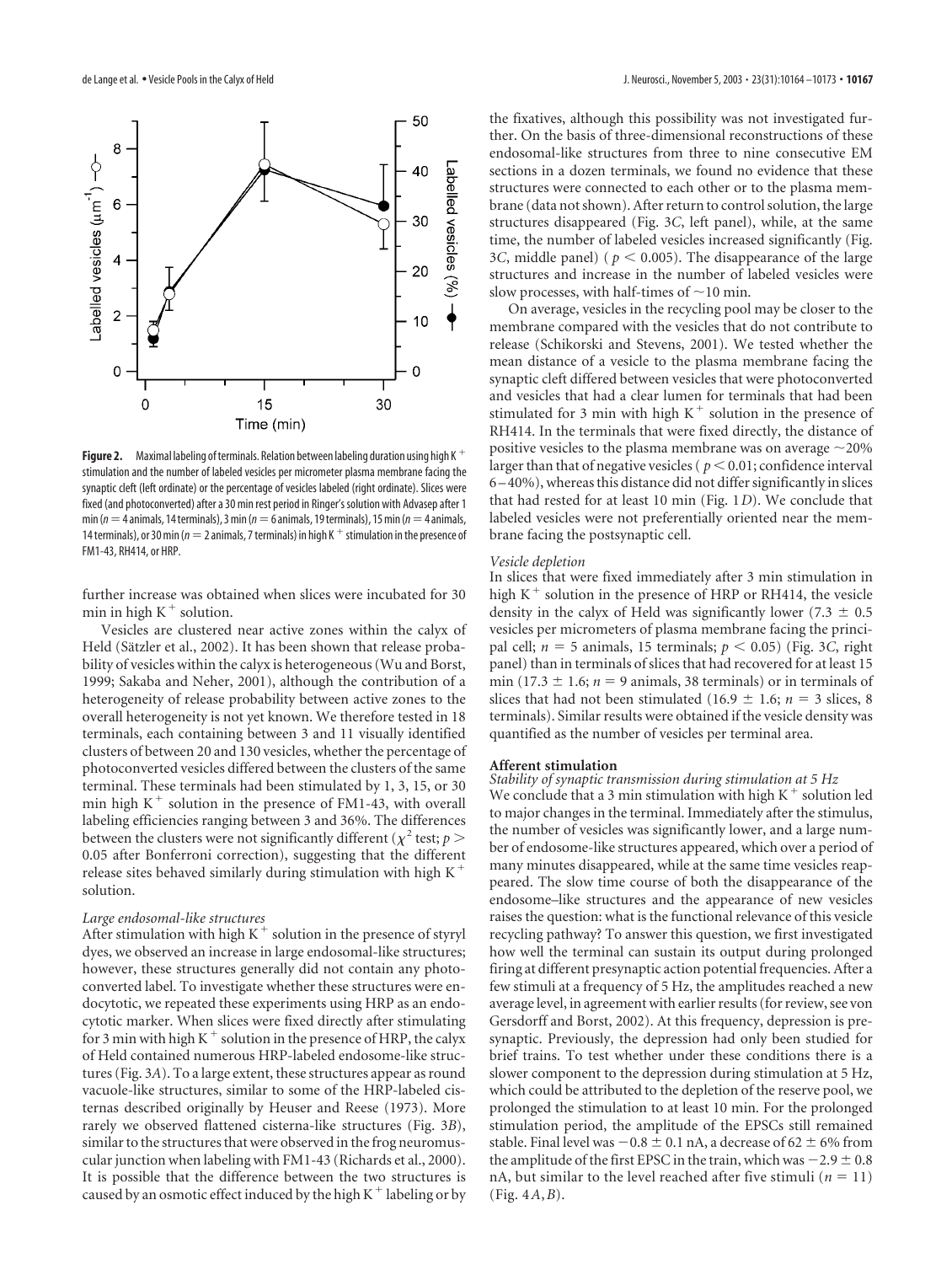In contrast, at a stimulus frequency of 20 Hz, the amplitude of the EPSCs gradually decreased (Fig. 4*C*,*D*). A gradual change in the shape of the presynaptic action potential contributed to the slow decrease in the size of the EPSCs, as suggested from a change in the prespike [the capacitatively coupled presynaptic action potential that can be recorded in the postsynaptic cell (Forsythe, 1994)].

#### *Release probability during stimulation at 5 Hz*

The stability of the size of the EPSCs during prolonged stimulation at 5 Hz suggests that the size of the different participating vesicle pools is stable after the first APs. To get an estimate of the probability of release of vesicles in the recycling pool under these conditions, we labeled terminals with the styryl dye RH414, and after a recovery period of at least 20 min in the absence of the dye, we studied fluorescence destaining during afferent stimulation at 5 Hz (Fig. 5). In 6 of 12 experiments, after 15 min of stimulation, at least 80% of the fluorescence of the terminal had disappeared. In the other terminals, including two terminals that were preloaded with high  $K^+$  solution instead of 5 Hz afferent stimulation, destaining ranged between 35 and 70%. The time course of destaining during the first 15 min could generally be well described by a single exponential function, even if longer stimulation resulted in additional destaining (Fig. 5*A*,*B*); its time constant was  $260 \pm 30$  sec ( $n = 12$ ) (Fig. 5*C*). For an exponential process, the mean time before destaining of a fluorescent vesicle equals the time constant. At 5 Hz, a time constant of 260 sec corresponds to  $\sim$  1000 stimuli. The destaining experiments therefore suggest that the probability that an action potential will release a fluorescently labeled vesicle is  $\sim$ 0.1% at 5 Hz for the majority of labeled vesicles. The presence of residual staining in most experiments



**Figure 3.** Vesicle recycling through endosomal intermediates. *A*, Labeling endosomal intermediates with HRP. Ultrastructure of terminal after direct fixation after labeling for 3 min in high K  $^+$  solution with HRP. A sizeable number of large structures that have taken up HRP can be observed within the terminal (arrows). Most often, the labeled structures were spherical, but sometimes they would be cisternum-like (most right arrow). Also note the presence of multivesicular bodies (arrowheads), which were observed in more than half of all terminals studied. Scale bar, 1  $\mu$ m. *B*, Enlargement of right fraction of A, detailing a cisternumlike labeled endosome (right arrow), a spherical labeled endosome (left arrow), and a multivesicular body (arrowhead). Scale bar, 0.5  $\mu$ m. C, Labeled endosomes disappear while labeled vesicles appear. Left panel, Time course of the disappearance of the large, endosome-like structures. Slices were fixed directly ( $n = 3$  animals, 8 terminals) or rested for 15 min ( $n = 3$  animals, 13 terminals), 30 min ( $n = 1$  animal, 4 terminals), or 60 min ( $n = 2$  animals, 5 terminals) in Ringer's solution after a 3 min labeling in high K<sup>+</sup> solution containing HRP. The large endosome-like structures were contoured, and their membrane length was expressed relative to the length of the presynaptic membrane facing the synaptic cleft within the same sections. Middle panel, Increase of the number of labeled vesicles has a similar time course as the decrease in endosome-like structures. Slices were labeled with 3 min high K  $^+$  solution stimulation in the presence of HRP, FM1-43, or RH414, and labeled SVs were quantified directly after stimulation (0 min,  $n = 5$  animals, 15 terminals; 10 – 20 min,  $n = 5$  animals, 26 terminals; 30 min,  $n = 2$  animals, 7 terminals; 60 min,  $n=2$  animals, 5 terminals). Right panel, The total number of SVs in the terminal relative to the length of the presynaptic membrane facing the synaptic cleft in the same sections is significantly lower ( $p<$  0.05) directly after stimulation (0 min) than after 10 – 60 min rest (same animals and terminals as in middle panel).

suggested that in addition some vesicles had a much lower release probability.

We also tested destaining at 20 Hz. At this frequency, the EPSC amplitudes were not stable (Fig. 4*C*,*D*) and delayed release and postsynaptic receptor desensitization are more pronounced (von Gersdorff and Borst, 2002), making a quantitative analysis of release probabilities difficult. In one experiment the EPSCs ran down rapidly. The other four terminals destained to >90% with a time constant ranging between 35 and 100 sec. This shows that destaining is frequency dependent and that the destaining time constant during 5 Hz stimulation was most likely not limited by slow diffusion of dye out of the slice.

#### *Variability of quantal content*

Quantal content was rather variable between experiments; on average it was  $21 \pm 3$  ( $n = 12$ ) when stimulating at 5 Hz. To be able to relate the time course of destaining and the quantal content, we further investigated the source of this variability. The large variability of quantal content during stimulation at 5 Hz between experiments could be attributable to either a higher average release probability at release sites or a larger number of release sites in the experiments in which we observed a larger quantal content. The lack of a significant correlation between the destaining time constant and the quantal content (Fig. 5*C*) ( $p =$ 0.79) suggested that a connection with a large quantal content did not have a larger release probability at individual release sites. The destaining time constant is only an indirect measure, however, for release probability at individual release sites; therefore, we also measured the rate of block of synaptic NMDA currents by the use-dependent NMDA-type glutamate receptor channel blocker MK-801 (Fig. 6*A*). Because this drug blocks NMDA channels only when they are open, their rate of block is a measure for release probability (Hessler et al., 1993; Rosenmund et al., 1993; Iwasaki and Takahashi, 2001). Principal cells were voltage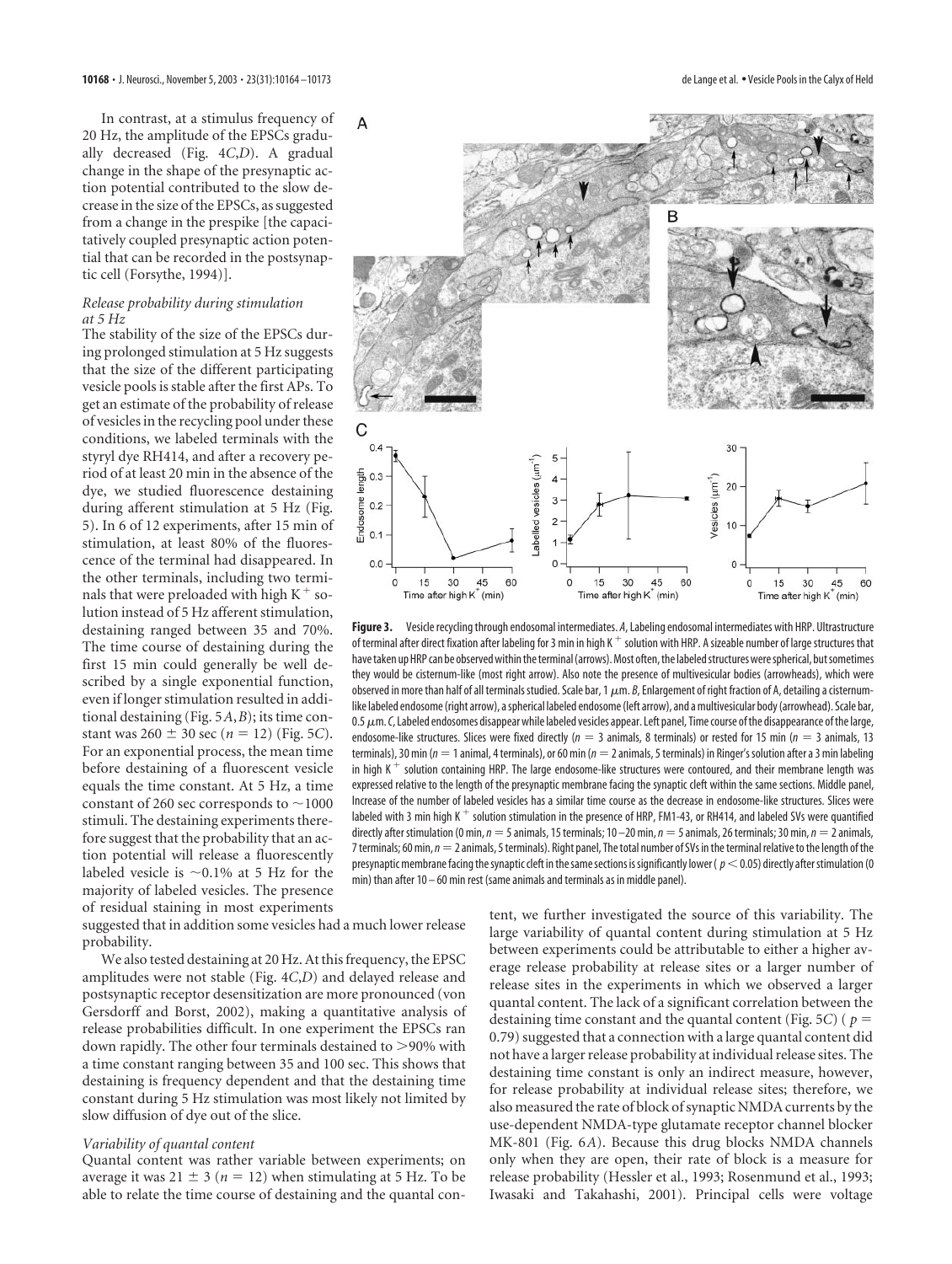

**Figure 4.** Stability of synaptic transmission at 5 Hz and 20 Hz. *A*, Average amplitude of EPSCs  $(n = 11)$  during 5 Hz stimulation. Solid lines denote mean  $\pm$  1 SD. *B*, Same as *A* at lower time resolution. Inset shows sample EPSC at 0, 1, 5, 10, and 20 min stimulation of one of the synapses overlaid. Horizontal calibration, 2 msec; vertical, 1 nA. Stimulation artifact has been blanked.*C*, Average amplitude of EPSCs ( $n=5$ ) during 20 Hz stimulation. Solid lines denote mean  $\pm$  1 SD. *D*, Same as*C*at lower time resolution.

clamped at  $+60$  mV to increase the NMDA component of the EPSC. EPSCs were scaled to the peak of the fast component of the EPSC, which is caused by current through AMPA-type glutamate receptors (Forsythe and Barnes-Davies, 1993) to reduce variability introduced by variability in the amount of release. The EPSCs at the end of the experiment, when NMDA channels were fully blocked, were used to subtract the AMPA-type component from all EPSCs (Fig. 6*B*). At 0.1 Hz, the decrease in the NMDA current in the presence of MK-801 (5  $\mu$ M) was well described by a single exponential function (Fig. 6*C*) with a time constant of 200  $\pm$  35 sec ( $n = 10$ ). The size of the EPSC at  $-80$  mV under control conditions measured at 0.1 or 5 Hz and the time constant of block were not significantly correlated (Fig.  $6D$ ) ( $p = 0.27$ ). Similar results were obtained in a separate series of experiments in which the stimulation frequency during MK-801 block was 5 Hz instead of 0.1 Hz. During 5 Hz stimulation the time constant of block was 11  $\pm$  0.9 sec ( $n = 6$ ), but the rate of block again was not correlated to the amplitude of the AMPA-type EPSCs at 0.1 or 5 Hz under control conditions ( $p = 0.22$ ; data not shown). The lack of a significant correlation between both destaining time constant and EPSC size and between rate of block by MK-801 and EPSC size suggests that synapses with large EPSCs had a larger number of release sites and a larger total size of the recycling pool of vesicles, rather than a higher release probability or larger size of the recycling pool per individual release site.

*Photoconversion of fluorescently labeled identified terminals*

If the probability that a fluorescent vesicle will be released is 1 in 1000 and each action potential releases  $\sim$  20 vesicles, it is tempting to conclude that the total recycling pool is equal to 20,000 synaptic vesicles ( $\sim$ 10% of the total number of vesicles); how-



**Figure 5.** Destaining of terminals labeled with RH414 during prolonged stimulation at 5 Hz. *A*, Images of terminal. Top image, Infrared differential interference contrast image. Other images, Fluorescence images, taken (from top to bottom) 1 min before and 2, 16, and 30 min after start of afferent stimulation. Scale bar, 10  $\mu$ m. *B*, Top panel, Amplitudes of EPSCs during stimulation at 5 Hz. Inset, Sample EPSC. Calibration: 2 msec, 1 nA. Stimulation artifact has been blanked. Bottom panel, Decrease in average fluorescence of the terminal during stimulation. Fluorescence values have been corrected for bleaching. Time 0 denotes the start of stimulation. Solid line is the fit of fluorescence decrease with an exponential function with a time constant of 170 sec. Data in *A* and *B* are from the same terminal.*C*, Relation between the time constant of the fit of the fluorescence decrease during afferent stimulation at 5 Hz with an exponential function ( $\tau_{\text{destain}}$ ) and the average amplitude of the EPSCs ( $n=12$ ). Solid line is the regression line, showing a lack of a significant correlation (slope 20 pA/min;  $r = 0.09$ ) between EPSC size and  $\tau_{\text{destain}}$ .

ever, this calculation presupposes that the probability that a fluorescent vesicle is released is not different from the average probability of vesicles of the recycling pool. The recycling pool can be visualized by photoconversion after labeling with a fluorescent dye. In Figure 5, it was shown that stimulating synapses for 20 min at 5 Hz was sufficiently long to destain them. We therefore labeled synapses at 5 Hz for 20 min, in the presence of RH414 (Fig. 7). Because of the uncertainty on the one hand of how long it takes before vesicle formation is complete (Fig. 3) and on the other hand the possibility that labeled vesicles are released during a rest period after stimulation, we photoconverted in separate experiments immediately after stimulation or after a rest period of 30 min. Fluorescence of the stimulated terminals was generally weak. An example of the fluorescence image of a calyx that was stimulated for 20 min at 5 Hz and rested for 30 min before fixation is shown in Figure 7*B*. Because the postsynaptic cell was filled with HRP via a whole-cell recording before RH414 labeling, we were able to retrieve the synapse after fixation and photoconversion of the fluorescent vesicles (Fig. 7*C*; *A–D* are from the same terminal). The fraction of labeled vesicles was not very large, neither immediately after fixation (0.6  $\pm$  0.3 SV/ $\mu$ m or 3.3  $\pm$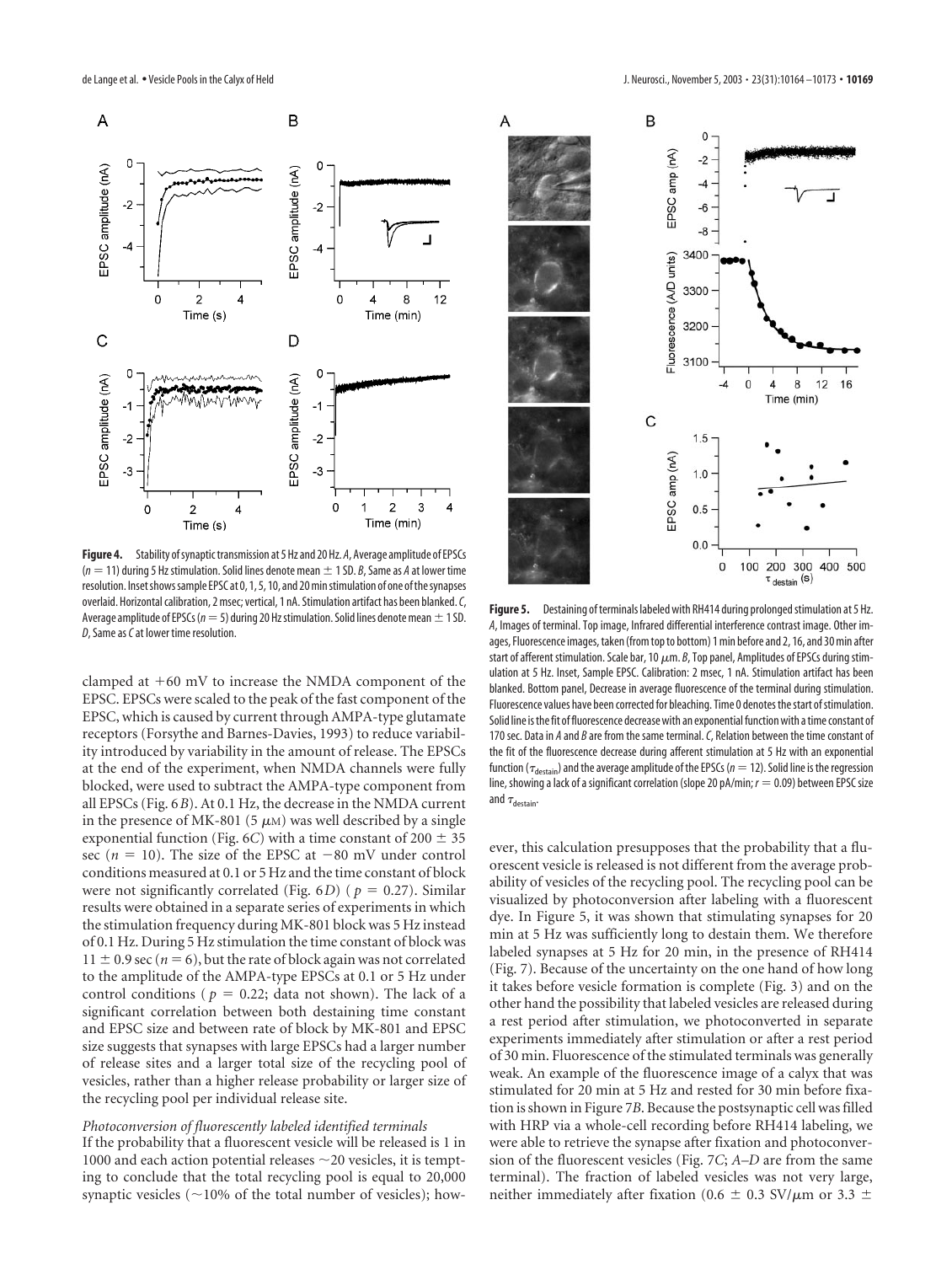

**Figure 6.** Block of NMDA-type glutamatergic synaptic transmission by open channel blocker MK-801 during low-frequency stimulation. *A*, Synaptic currents in a principal cell during afferent stimulation at 0.1 Hz in the presence of MK-801 (5  $\mu$ m). Every 10th stimulus is shown, starting with the first stimulus. Holding potential was  $+60$  mV. Current consisted of a rapid outward current through AMPA-type glutamate receptors, followed by a slower component mediated by NMDA-type glutamate receptors. *B*, Isolation of the MK-801-sensitive NMDA component by subtraction of the rapid AMPA-type currents. Before subtraction, currents in *A* were scaled to have the same rapid peak component to reduce the influence of synaptic depression. Note the difference in time scale between *A* and *B*. *C*, Decay of the MK-801-sensitive NMDA current. Same experiment as in *A* and *B*. Solid line is the fit of the data with an exponential function with a time constant of 3 min.*D*, Relation between the time constant of the block of the NMDA currents during afferent stimulation at 0.1 Hz and the average amplitude of the initial NMDA currents measured before application of MK-801 ( $n=10$  synapses; 7 animals). Solid line is the regression line ( $r = -0.38; p > 0.05$ ).

1.2%;  $n = 3$ ) (Fig. 7*E*) nor after a 30 min rest period (1.6  $\pm$  0.6 SV/ $\mu$ m or 4.6  $\pm$  1.2%;  $n = 4$ ). For comparison, we also assessed the effect of the same number of action potentials, but at a higher stimulation frequency, i.e., 5 min at 20 Hz. In destaining experiments this protocol was sufficient to almost fully destain most terminals. Nevertheless, again the labeled fraction was rather low, both directly after fixation (0.6  $\pm$  0.2 SV/ $\mu$ m or 5.9  $\pm$  1.0%; *n* = 3) and after 30 min of recovery in Ringer's solution containing Advasep (0.9  $\pm$  0.5 SV/ $\mu$ m or 6.0  $\pm$  2.3%; *n* = 4). The average number of labeled vesicles was not significantly different among the four groups. In the two groups that were directly fixed after stimulation, photoconverted vesicles were on average  ${\sim}$ 30% farther away from the membrane than control vesicles ( $p < 0.01$ ; confidence interval 13–58%). After 30 min recovery, photoconverted vesicles were still  $\sim$ 20% farther away (  $p < 0.01$ ; confidence interval 6–36%).

The low labeling was not caused by smaller EPSCs in the identified terminals than in the terminals in which destaining was studied, because the amplitudes in these two types of experiments were not significantly different, both at low frequency and during 5 Hz trains.

Finally, we compared the average number of labeled vesicles in the identified terminals that were stimulated with afferently evoked action potentials with slices that were stimulated by high



Figure 7. Labeling synaptic vesicles with RH414 in identified terminals with afferent stimulation. *A*, Differential interference contrast video image of principal cell with patch pipette. *B*, Fluorescence image showing weak fluorescent staining of the calyx after afferent stimulation.*C*, EM overview of principal cell showing HRP staining. *D*, EM detail showing the terminal, with labeled and unlabeled vesicles (inset). In this calyx-type terminal, 1.1 SV/ $\mu$ m plasma membrane facing the synaptic cleft were labeled, or 17 of 259 vesicles (6.2%). *A–D*are from the same cell. Scale bars: A-C, 5 μm; D, 0.5 μm. *E*, Labeling for all stimulation conditions. DF, Directly fixed after stimulation. See Results for details.

 $K^+$  solution (Fig. 2). The labeling in the identified terminals was not significantly different from the labeling in the slices that had been exposed for 1 min to high K<sup>+</sup> solution but differed from the 3, 15, and 30 min groups ( *p* 0.05; *post hoc* Newman–Keuls test).

#### **Discussion**

#### **Two modes of vesicle recycling**

The calyx of Held has at least two different recycling modes. During afferent stimulation at 5 Hz, a limited number of vesicles recycle, most likely without an endosomal intermediate. After depolarization of the terminal in high  $K^+$  solution, we observed a recycling pathway characterized by the appearance of large endosome-like structures, from which synaptic vesicles appeared to form only slowly.

Our observations indicate that depolarizing terminals with high  $K^+$  solution represented a massive stimulation. The total number of vesicles was significantly decreased, and numerous HRP-labeled endosome-like structures were observed directly after stimulation, with a total membrane length equaling almost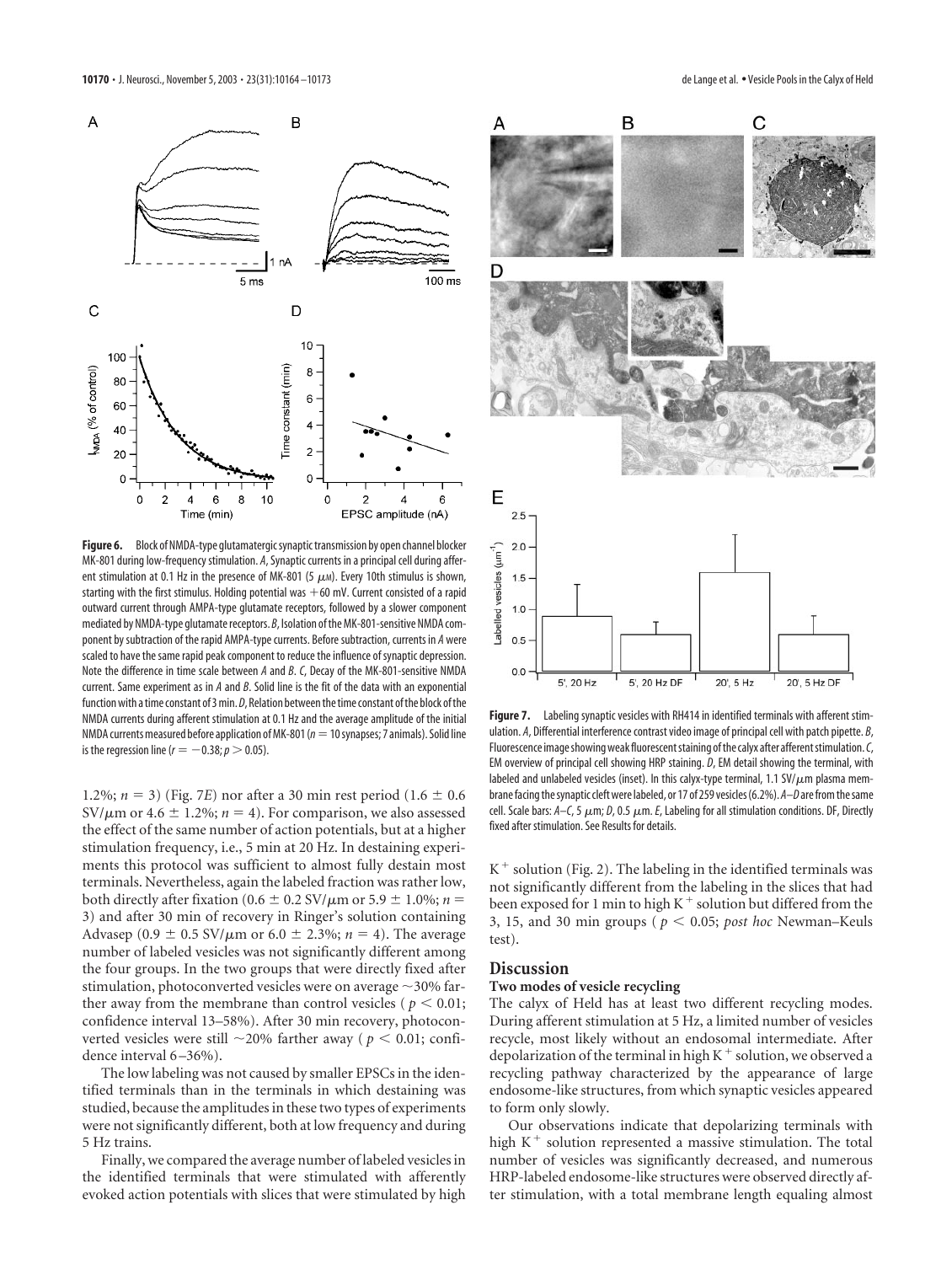40% of the length of the plasma membrane that faced the postsynaptic cell (Fig. 3). Forty percent of the total surface of the calyx membrane facing the synaptic cleft (1000  $\mu$ m<sup>2</sup>) (Sätzler et al., 2002) is enough to give rise to 60,000 SVs with an average diameter of 46 nm. Large membrane invaginations that pinch off to form endosome-like structures and eventually new vesicles have been described previously (Koenig and Ikeda, 1996; Takei et al., 1996; Gad et al., 1998; Marxen et al., 1999; Richards et al., 2000; Teng and Wilkinson, 2000; Leenders et al., 2002; Lenzi et al., 2002; Holt et al., 2003). Recycling of released vesicles, most likely via budding from the HRP-labeled endosomes that disappeared concomitantly, took minutes (Fig. 3*B*). This mode of vesicle recycling is so slow (Pysh and Wiley, 1974; Model et al., 1975; Marxen et al., 1999) that it is not expected to play a significant role in maintaining the RRP during normal transmission, because it will easily become the limiting step in the vesicle cycle (Lenzi et al., 2002). We hypothesize that the observed bulk endocytosis could serve as an emergency mechanism to keep the presynaptic membrane area that faces the postsynaptic cell within bounds.

Afferent stimulation at 5 Hz appeared to be a much milder stimulus. Vesicle replenishment could keep up with vesicle release; the synapse maintained its output for long periods (Fig. 4*B*), and no vesicle depletion was observed. Both optical and electrical techniques suggest a dominant role for rapid endocytosis with a time constant between 0.5 and 7.5 sec both at the calyx of Held (Sun et al., 2002) and at other synapses (von Gersdorff and Matthews, 1994; Moser and Beutner, 2000; Sankaranarayanan and Ryan, 2001; Aravanis et al., 2003; Hallermann et al., 2003). Stronger stimulation leads to a slowing down of endocytosis (von Gersdorff and Matthews, 1994; Moser and Beutner, 2000; Sun et al., 2002), presumably because of saturation of the capacity of the endocytotic machinery (Sankaranarayanan and Ryan, 2001). Our data agree with these findings and suggest that during 5 Hz stimulation, the capacity of the machinery for rapid endocytosis is sufficient to meet demands. A quantal content of 20 (see Results) and 550 active zones (Sätzler et al., 2002) translates to endocytosis of  $\leq$  0.2 SVs per second per active zone. This fits both the rate of endocytosis after high-frequency stimulation (Sun et al., 2002) and the rate of recovery from synaptic depression (von Gersdorff et al., 1997) in the calyx of Held. It is also well within the estimated maximal endocytotic capacity of 1 SV per second per active zone (Sankaranarayanan and Ryan, 2001) in hippocampal terminals, where the maximum replenishment rate is  ${\sim}$ 0.25 SV per second per bouton during prolonged stimulation (Wesseling and Lo, 2002). We propose that during high  $K^+$  stimulation the endocytotic machinery is overwhelmed and that the slowing down of the endocytotic time constant in capacitance measurements reflects not only the limited capacity of this machinery but also the formation and pinching off of large membrane invaginations.

Although it was clear that the slow recycling mode via endosome-like intermediates was important during stimulation with the high  $K^+$  solution, endosome-like structures are not likely to make a great contribution to the recycling during lowfrequency afferent stimulation, because the number of labeled vesicles did not increase significantly after a 30 min rest period after stimulation (at 5 or 20 Hz), as compared with directly after stimulation. Most likely, this lack of increase was not caused by dye escape from endosome-like structures that retained a connection to the extracellular fluid, because similar results were obtained in preliminary experiments in which terminals were labeled with FM1-43 (data not shown), which does not escape

from cisterna-like structures in the neuromuscular junction (Richards et al., 2000). Because the endosome-like structures were generally not photoconverted, however, their participation in vesicle recycling during afferent stimulation cannot be excluded. As unremarkable as the demands on the recycling machinery were at 5 Hz, we did observe that at a frequency of 20 Hz the synapses generally showed AP failures during prolonged stimulation. Although we cannot definitively determine to what extent the terminals used this recycling mode during afferent stimulation, the failure of the terminal to sustain transmission at 20 Hz suggests that the APs fail before the endocytotic machinery does. Repeating these experiments using HRP as a fluid phase marker, transferring the slices to dye-containing Ringer's after stimulation (Richards et al., 2000), or trying other stimulation paradigms (tetanic bursts, for example) could be helpful to further delineate the contribution of bulk endocytosis to the vesicle cycle at the calyx of Held during afferent stimulation.

#### **Size of the recycling pool**

The combination of fluorescence destaining, release measurements, and electron microscopy permits an estimate of the size of the recycling pool in the calyx of Held. When stimulating with high  $K^+$  solution for 15 min, 40% of the vesicles in the calyx terminals were labeled (Fig. 2), similar to observations in calyx terminals of the ciliary ganglion after prolonged stimulation (Nguyen and Sargent, 2002). As discussed above, however, the use of high  $K^+$  solution provides a massive stimulus, and many of the labeled vesicles are expected to have a low release probability during afferent stimulation. As a first approximation, the ratio between quantal content and release probability of fluorescent vesicles gives a better indication of the size of the recycling pool. At 5 Hz, the release probability of fluorescent vesicles was  ${\sim}0.1\%$ and quantal content  ${\sim}$ 20, yielding a recycling pool of  ${\sim}$ 20,000 vesicles. This is only  ${\sim}10\%$  of the total number of vesicles (see Results) and only  $\sim$  10 times the size of the readily releasable pool in the calyx (Schneggenburger et al., 2002). This calculation assumes that the release probability of the vesicles labeled during stimulation is not different from the average release probability of the vesicles in the recycling pool. To address this question, we labeled the terminals using afferent stimulation for 20 min at 5 Hz, which should theoretically be more than sufficient to label the recycling pool. The labeled fraction was somewhat lower than expected; only 5% (and hence the recycling pool  $\sim$ 10,000 vesicles). Several factors could contribute to the observed difference. Sun et al. (2002) recently observed that spontaneous vesicle fusion at the calyx of Held was followed by very rapid endocytosis taking  $\sim$ 100 msec. As rapid as this form of endocytosis is, it is probably still slow enough to permit staining of the membrane before endocytosis is complete (Stevens and Williams, 2000; Zenisek et al., 2002), especially because the affinity of RH414 for membranes is lower than that of FM1-43. In addition, although photoconversion is a somewhat capricious technique, we did observe photoconversion of vesicles after 10  $\mu$ M RH414 dye exposure (data not shown), 10-fold lower than the concentration actually used during the experiments, suggesting that photoconversion efficiency was high in our experiments but perhaps still not 100%. Incomplete staining as a result of too rapid endocytosis therefore is probably not a major cause of the low fraction of photoconverted vesicles after afferent stimulation. We also do not think that spontaneous release of labeled vesicles during the 30 min waiting period contributed greatly to a lower than expected labeling, because we did not find a difference in labeling between terminals that were fixed directly after labeling and those that rested for 30 min before fixation. Because our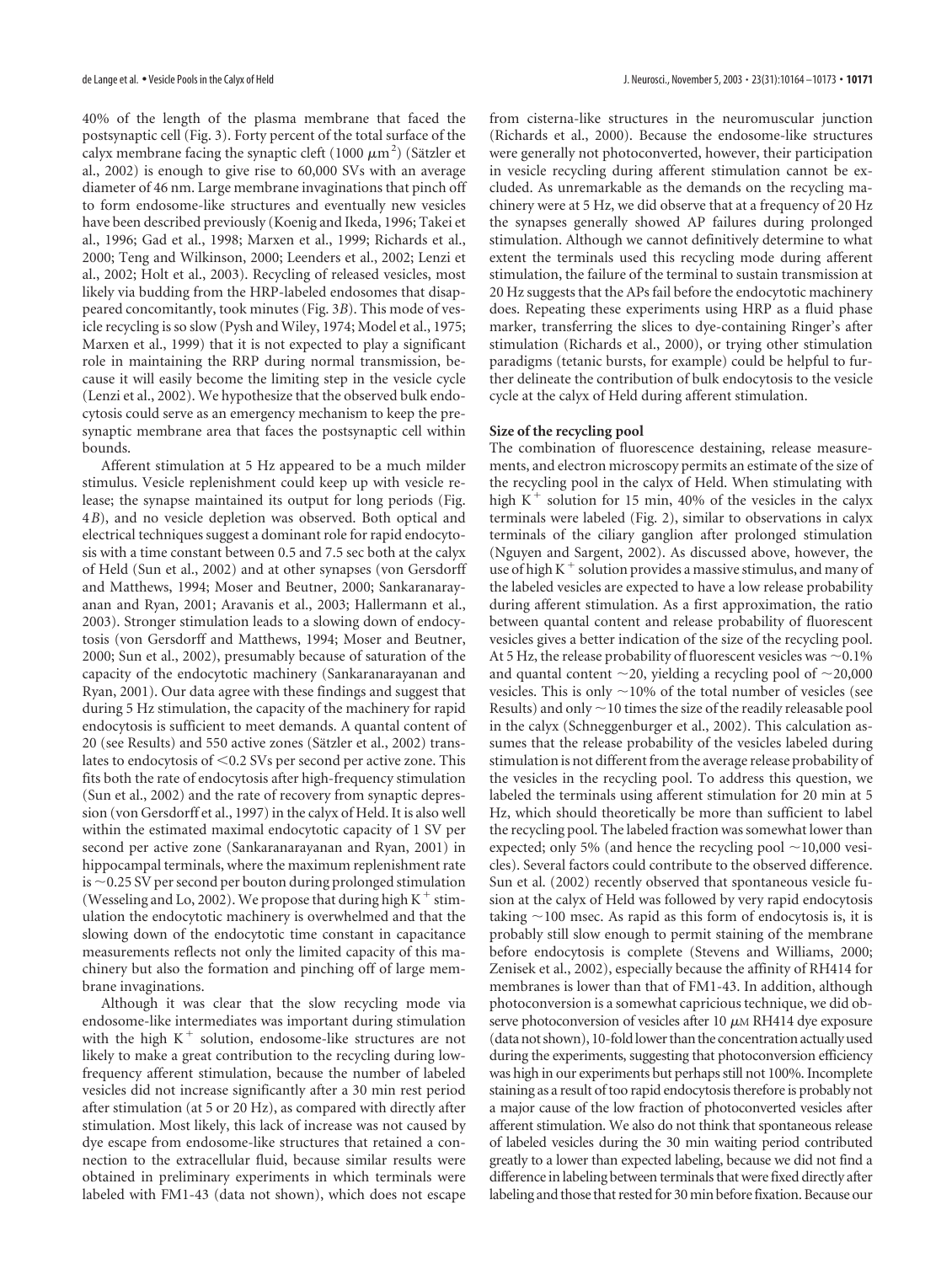total vesicle number estimate (188,000) is much higher than an earlier estimate (77,000) (Sätzler et al., 2002), our recycling pool estimate might also be generous. The presence of vesicles that did not readily destain in half of the terminals suggests that these estimates of the recycling pool may be contaminated by the resting pool as well. Despite reservations about the exact numbers, it is clear that only a small fraction of the vesicles (5–10%) participate in the recycling during continuous low-frequency stimulation. This must be caused by preferential release of vesicles that have been recently endocytosed, which has the effect of considerably reducing the necessary recycling pool (Harata et al., 2001b; Sara et al., 2002). Statistical analysis of vesicle distributions showed that photoconverted vesicles were on average farther away from the plasma membrane than unlabeled vesicles both after afferent stimulation and directly after high  $K^+$  stimulation, but not after high  $K^+$  simulation and subsequent rest. The difference in subcellular location seems to be insufficient, however, to account for their different release probability, so apparently vesicles that are formed by rapid endocytosis are tagged for re-release, whereas this is not the case for vesicles that were formed from endosomal-like structures.

## **Variability in release probabilities between release sites and terminals**

Between experiments, we observed a large variability in quantal content during stimulation at 5 Hz (Fig. 5*C*). For most stimulation conditions, the different release sites at the calyx of Held show little interaction (for review, see Schneggenburger et al., 2002; Meinrenken et al., 2003). The variability in active zone size and in the number of docked vesicles at active zones (Sätzler et al., 2002) suggests that release probability may differ substantially between release sites; however, three independent observations suggest that the difference in quantal content between terminals is mainly caused by a difference in the number of release sites, rather than in their average release probability. Vesicle clusters did not differ significantly in labeling efficiency within the same terminal, which suggests that the recycling pool functions similarly between release sites. In addition, both the rate of block with MK-801 and the destaining time constant were less variable between experiments than the quantal content. Because both are a measure for release probability, we conclude that a difference in the number of release sites is a more important determinant of synaptic strength in the calyx than differences in the release probability at individual release sites.

#### **Is the vesicle cycle of the calyx of Held special?**

The calyx of Held synapse is generally seen as a rapid, fail-safe auditory relay [but see Kopp-Scheinpflug et al. (2003)]. Here the terminal typically failed during prolonged 20 Hz stimulation. An increase in vesicle pool size accompanied by a decrease in release probability later during development will presumably aid the synapses to follow higher frequencies than in the young animals that we recorded from (Taschenberger et al., 2002). Nevertheless, it is meaningful to compare synaptic transmission in the immature calyx with cultured hippocampal terminals or the neuromuscular junction to determine whether the calyx is specially adapted for auditory signaling. The vesicle cycle of the calyx shared with both other types of terminals the use of a rather limited recycling pool during low-frequency stimulation, with high  $K^+$  solution being a much more effective stimulus for labeling vesicles (Harata et al., 2001b; Richards et al., 2003). In some respects the calyx was more similar to the frog neuromuscular junction, such as in release probability at low frequency (0.1%) (Betz et al., 1992) versus 0.5% in hippocampus (Ryan and Smith,

1995) or in its susceptibility to vesicle depletion. After massive stimulation there is less depletion in hippocampal boutons (Sara et al., 2002) than in the neuromuscular junction (Richards et al., 2003). In the neuromuscular junction, on the other hand, a clear contribution of endosome-like structures was demonstrated at higher stimulation frequencies (Koenig and Ikeda, 1996; Teng and Wilkinson, 2000; Richards et al., 2003), whereas this is less conspicuous for the calyx or for hippocampal synapses (Harata et al., 2001b), although in both the calyx and hippocampal synapses high  $K^+$  stimulation does lead to formation of endosome-like structures (Marxen et al., 1999).

In conclusion, the main adaptation of the calyx for its function as an auditory relay appears to be its large number of release sites; most other aspects of the vesicle cycle appear to be rather conventional.

### **References**

- Aravanis AM, Pyle JL, Tsien RW (2003) Single synaptic vesicles fusing transiently and successively without loss of identity. Nature 423:643–647.
- Betz WJ, Mao F, Bewick GS (1992) Activity-dependent fluorescent staining and destaining of living vertebrate motor nerve terminals. J Neurosci 12:363–375.
- Borst JGG, Sakmann B (1996) Calcium influx and transmitter release in a fast CNS synapse. Nature 383:431–434.
- Forsythe ID (1994) Direct patch recording from identified presynaptic terminals mediating glutamatergic EPSCs in the rat CNS, in vitro. J Physiol 479:381–387.
- Forsythe ID, Barnes-Davies M (1993) The binaural auditory pathway: excitatory amino acid receptors mediate dual time course excitatory postsynaptic currents in the rat medial nucleus of the trapezoid body. Proc Roy Soc Lond B Biol Sci 251:151–157.
- Gad H, Löw P, Zotova E, Brodin L, Shupliakov O (1998) Dissociation between  $Ca^{2+}$ -triggered synaptic vesicle exocytosis and clathrin-mediated endocytosis at a central synapse. Neuron 21:607–616.
- Hallermann S, Pawlu C, Jonas P, Heckmann M (2003) A large pool of releasable vesicles in a cortical glutamatergic synapse. Proc Natl Acad Sci USA 100:8975–8980.
- Harata N, Ryan TA, Smith SJ, Buchanan J, Tsien RW (2001a) Visualizing recycling synaptic vesicles in hippocampal neurons by FM 1–43 photoconversion. Proc Natl Acad Sci USA 98:12748–12753.
- Harata N, Pyle JL, Aravanis AM, Mozhayeva M, Kavalali ET, Tsien RW (2001b) Limited numbers of recycling vesicles in small CNS nerve terminals: implications for neural signaling and vesicular cycling. Trends Neurosci 24:637–643.
- Henkel AW, Lübke J, Betz WJ (1996) FM1-43 dye ultrastructural localization in and release from frog motor nerve terminals. Proc Natl Acad Sci USA 93:1918–1923.
- Hessler NA, Shirke AM, Malinow R (1993) The probability of transmitter release at a mammalian central synapse. Nature 366:569–572.
- Heuser JE, Reese TS (1973) Evidence for recycling of synaptic vesicle membrane during transmitter release at the frog neuromuscular junction. J Cell Biol 57:315–344.
- Holt M, Cooke A, Wu MM, Lagnado L (2003) Bulk membrane retrieval in the synaptic terminal of retinal bipolar cells. J Neurosci 23:1329–1339.
- Iwasaki S, Takahashi T (2001) Developmental regulation of transmitter release at the calyx of Held in rat auditory brainstem. J Physiol (Lond) 534:861–871.
- Kay AR, Alfonso A, Alford S, Cline HT, Holgado AM, Sakmann B, Snitsarev VA, Stricker TP, Takahashi M, Wu L-G (1999) Imaging synaptic activity in intact brain and slices with FM1–43 in *C. elegans*, lamprey, and rat. Neuron 24:809–817.
- Koenig JH, Ikeda K (1996) Synaptic vesicles have two distinct recycling pathways. J Cell Biol 135:797–808.
- Kopp-Scheinpflug C, Lippe WR, Dorrscheidt GJ, Rübsamen R (2003) The medial nucleus of the trapezoid body in the gerbil is more than a relay: comparison of pre- and postsynaptic activity. J Assoc Res Otolaryngol 4:1–23.
- Leenders AGM, Scholten G, de Lange RPJ, Lopes da Silva FH, Ghijsen WEJM (2002) Sequential changes in synaptic vesicle pools and endosome-like